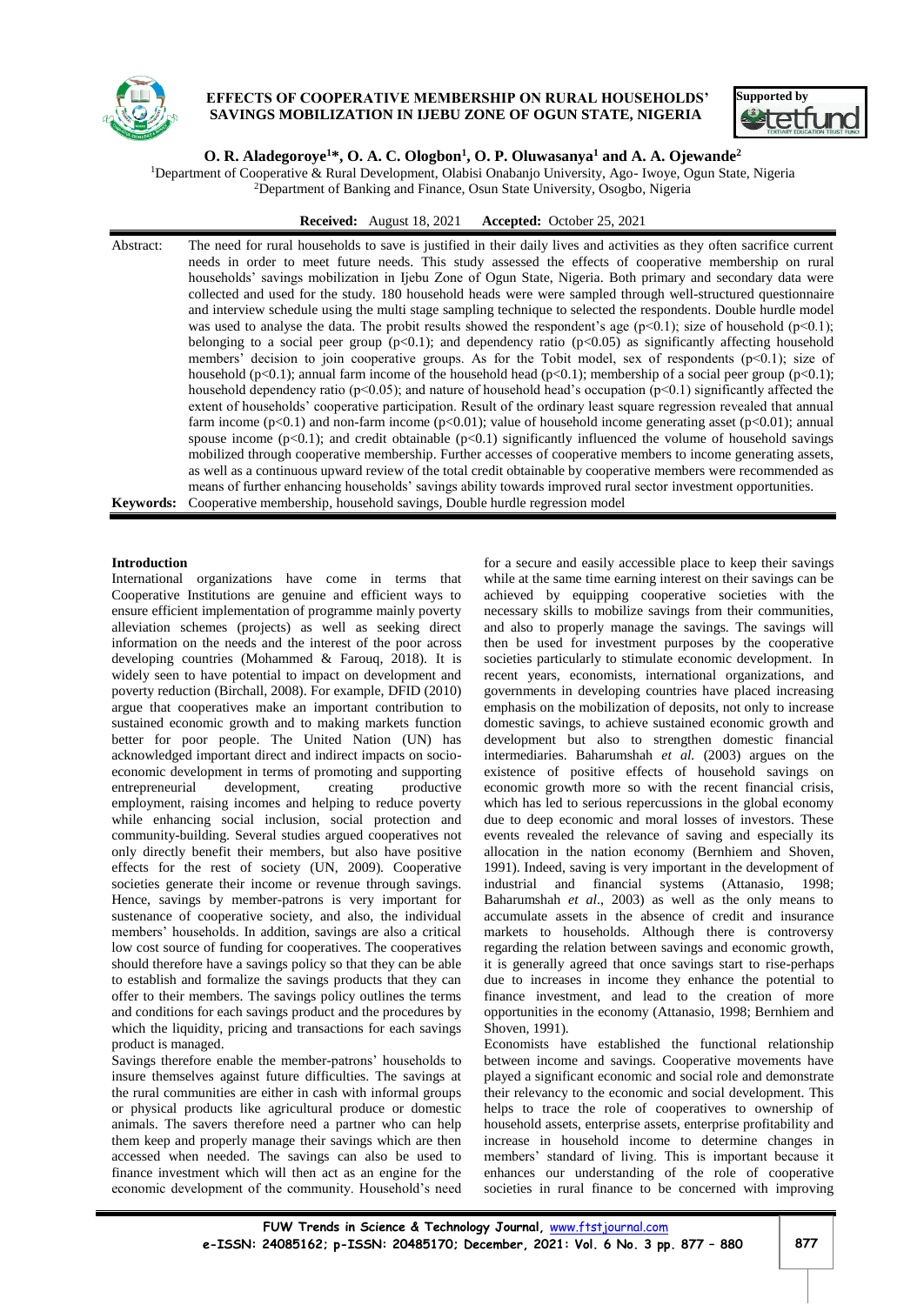standards of living of the members rather than quality of life such as health and family planning which rural cooperatives may not be financially adequately empowered to do. Enete (2008), Wanyama *et al*. (2008) considered the impact of participation in cooperatives on members' ability to acquire enterprise asset.

In addition to the previous studies on household savings, this study will provide more information on the contribution of cooperative towards household savings mobilization which will be useful for designing intervention programs that will benefit Co-operators' and increase their household financial security. It will also equip policymakers aiming at formulating policies to help cooperative societies at increasing household welfare through savings mobilizations. The broad objective of the study is to examine the effect of cooperative membership on rural households' savings mobilization in Ijebu Zone of Ogun State.

## **Materials and Methods**

#### *The study area and collection of data*

The study was carried out in Ogun State, Nigeria. Ogun State was created in February 1976 divided into four divisions which are Egba zone, Ijebu zone, Yewa zone and Remo zone with twenty local governments' areas. Some of the crops cultivated in the State include cassava, maize, yam rice, cowpea, plantain, banana, citrus, vegetables, kola nuts, cocoa, oil palm, rubber, sugarcane and many more. Some farmers in the State also engage in livestock production raising poultry, goats, sheep, cattle and rabbits (Ambali, 2012). The climate condition favours the production of timbers, arable and tree crops and the forest reserve as well as livestock. Both primary and secondary data were used for this study. Primary data were obtained through the administration of structured questionnaire on selected household heads within the study area. Supplementary secondary data were gathered from relevant journal publications and websites. Multistage sampling technique was adopted in this study. The sampling frame was households in Ijebu Zone of Ogun State while the sampling procedure was based on the six Local Government areas in the zone. The choice of samples in each stage of the sampling procedure was based on the population size and cost of data collection among others factors.

The first stage of the sampling process entailed a random selection of four (4) Local Government Areas (LGAs) out of the six (6) Local Governments in the zone; while the second stage involved selection of five (5) villages/communities in the four (4) LGAs selected. The final stage involved the selection of nine (9) households from each of the twenty villages/communities selected in the study area. These procedures led to the selection of 180 households for the study.

#### *Method of data analysis*

The double-hurdle model was used to determine the level of rural households' involvement in cooperative activities in the study area. Firstly, the possibility that zeros are due to nonmembers of cooperative societies for non-economic reasons is accounted for in the double-hurdle model. Secondly, membership of cooperative societies allows for zeros.

$$
y_{i1}^* = W_i \alpha + V_i
$$
 -----Decision to join cooperative society.  

$$
y_{i2}^* = x_i \beta + \mu_i
$$
 -- Extend of cooperative membership *Equ. (1)*

The decision to join cooperative society relates to actual participation following (Blundell and Meghir, 1987).

$$
y_i = x_i \beta + \mu_i
$$
 if  $y_{i1}^* > 0$  and  $y_{i2}^* > 0$   
 $y_i = 0$  otherwise *Equ. (2)*

**Where**  $y_{i1}^*$  is a latent variable describing the household decision to participate;  $y_{i2}^*$  is the households that participated; w *<sup>i</sup>* is a vector of explanatory variables accounting for the

participation decision;  $x_i$  is a vector of explanatory variables

accounting for households that participated, and  $V_i$  and  $\mu_i$ are respective error terms assumed to be independent and distributed as  $V_i$ <sup>\*</sup> N( 0, 1) and  $\mu_i$ <sup>\*</sup> N(0,  $\sigma^2$ ). A different latent variable is used to model each decision process, with a probit model to determine the decision of household member to join cooperative societies and a Tobit model to determine the extent of cooperative participation by household members following (Blundell and Meghir, 1987). The probit model is specified thus:

$$
Y = \beta_{0} + \beta_{1}X_{1} + \beta_{2}X_{2} + \beta_{3}X_{3} + \beta_{4}X_{4} + \beta_{5}X_{5} + \ldots + \beta_{10}X_{10} + \epsilon_{i}
$$

**Where:**  $Y =$  Membership of cooperative society (1 if the ith respondent is a co-operator; 0 otherwise);  $X_1 = A$ ge (years);  $X_2$  = Marital Status (1 if married; 0 otherwise);  $X_3$  = Sex (1 male; 0 otherwise);  $X_4$  = Years of formal education;  $X_5$  = Household size (number);  $X_6$  = Total farm income of household head ( $\mathbb{N}/\text{annum}$ );  $X_7$  = Total non-farm income of household head ( $\mathbb{N}/\text{annum}$ );  $X_8 =$  Belonging to a social peer group (1 if yes; 0 otherwise);  $X_9$  = Dependency ratio (i.e. ratio of working members of the household to total household size);  $X_{10}$  = Nature of main occupation (1 if employed in the informal sector; 0 otherwise);  $X_{11} =$  Years of cooperative membership;  $\varepsilon_i$  = Random error term

The second stage of the double hurdle model examines the extent of cooperative participation by the household head using the Tobit model. The Tobit model assumes that the observed dependent variable  $Y_i$  for observations  $i = 1...$  n satisfies the expression in the equation:

$$
Y_i = max(Y^{*_i}, 0)
$$

Where the Y<sup>\*i</sup>s are latent variables observed only when positive

$$
Y^{*i} = X_i \beta + \mu_j \text{ where } \mu \text{ i } \sim N(0, \delta^2)
$$
  
 
$$
Y_i = Y^{*i} \text{ if } Y^{*i} > 0; Y^{*i} = 0 \text{ otherwise}
$$

 $X_i$  is a vector of independent variables;  $\beta$  is a set of parameters to be estimated and  $\mu_i$  represents the normally and independently distributed error terms, with a mean value of zero, and constant variance

 $Y =$  Level of cooperative participation (Index of attendance at cooperative monthly meetings was used as a proxy). The extent of cooperative members' attendance at monthly cooperative meetings was determined by proposing a model for the attendance index as follows:

$$
\mathrm{Sci} = \sum M_i Pi/5
$$

**Where:** Sci  $=$  Cooperative attendance index;  $M_i =$ Respondent's membership of the *i*th cooperative society (1 if member; 0 if not a member);  $P_i$  = Level of participation at monthly meetings of the *i*th cooperative society. This takes on the value from 0-4 as highlighted below;

 $0 =$  if member does not attend cooperative monthly meetings at all.

 $1=$  if member attends  $\langle 30\% \rangle$  of cooperative monthly meetings.

 $2=$  if member attends between  $30 - 50\%$  of cooperative monthly meetings.

 $3=$  if member attends between  $50 - <70\%$  of cooperative monthly meetings.

4= if member attends between 70% and above of cooperative activities.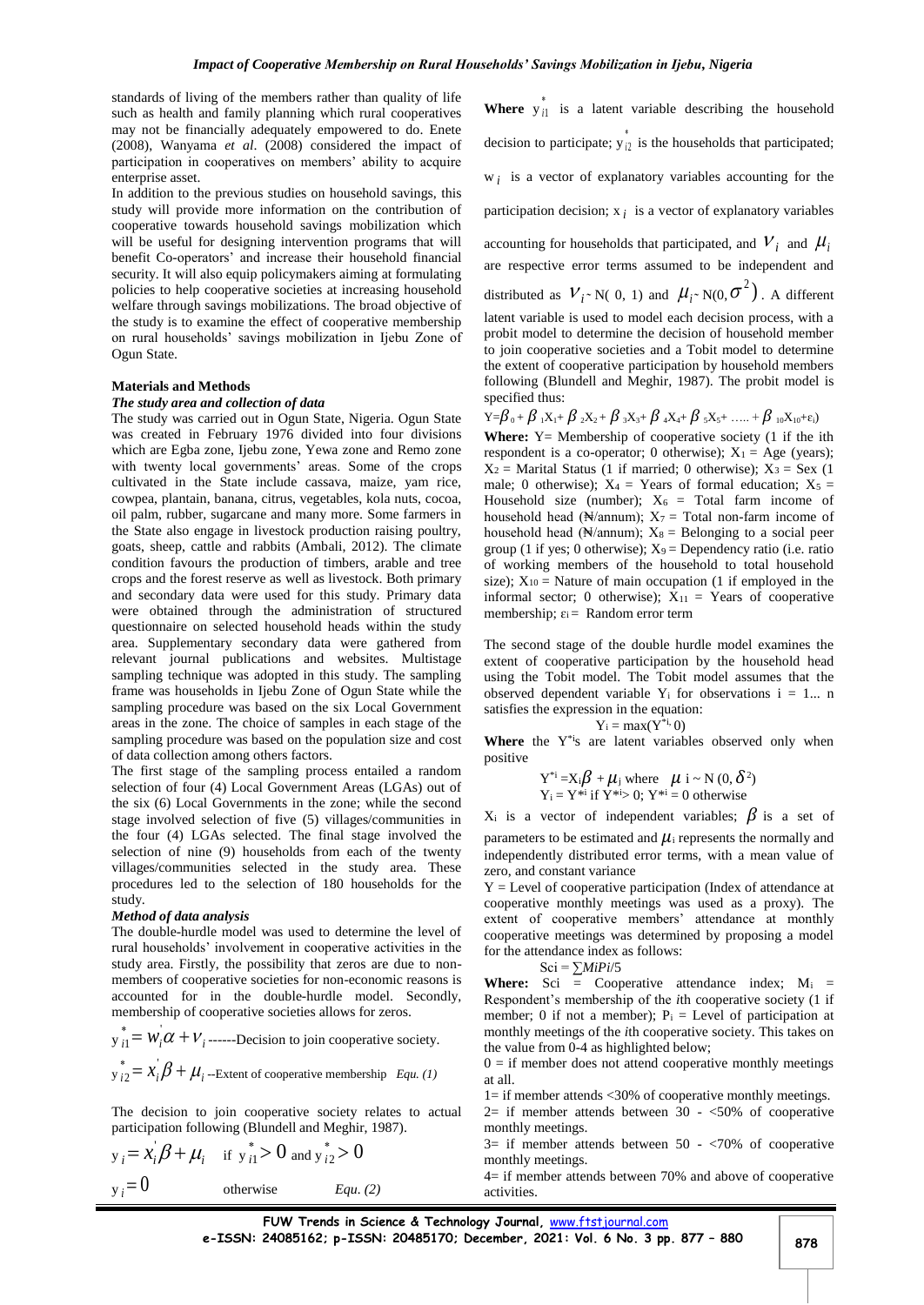The explanatory factors hypothesized to influence the respondent's level of cooperative participation are:

 $X_1$  = Age (years);  $X_2$  = Marital Status (1if married; 0 otherwise);  $X_3$  = Sex (1 female; 0 otherwise);  $X_4$  = Years of formal education;  $X_5$  = Household size (number);  $X_6$  = Total farm income of household head ( $\mathbb{N}/\text{annum}$ );  $X_7$  = Total nonfarm income of household head ( $\mathbb{N}/\text{annum}$ );  $X_8 =$  Belonging to a social peer group (1 if Yes, 0 otherwise);  $X_9$ = Dependency ratio (i.e. ratio of working members of the household to total household size);  $X_{10}$  = Nature of main occupation (1 if employed in the informal sector; 0 otherwise);  $X_{11}$  = Years of cooperative membership;  $\varepsilon_i =$  Random error term

#### **Results and Discussion**

#### *Probit regression model of the decision of household members to join cooperative society*

The probit regression model was used to determine the decision of household member to join cooperative society. The regression parameters and diagnostic statistics were estimated using maximum likelihood estimation (MLE) technique. Table 1, presents the determinants of household members to join cooperative society. The findings show that four of the eleven included regressors had significant influence on the decision to join cooperative society. The coefficient of the age of respondents is positive and statistically significant at 1% level of probability. This shows a direct relationship with the decision to join a cooperative society which implies that increase in age of the respondent will increase the interest of the respondent to join cooperative society by 12%. This is in agreement with the work of Mugabekazi (2014) that an increase in the age of household head by one year increases probability of joining a cooperative society. The co-efficient of the household size was statistically significant at 1% level of probability and it is positive. Further, the co-efficient of the dependency ratio was statistically significant at 5% level of probability and it is positive. The co-efficient of belonging to a social peer group was statistically significant at 1% level of probability and it is negative. This shows an indirect relationship with decision to join cooperative society which implies that an increase in belonging to a social peer group will lead to 93% decrease in decision to join cooperative society.

|  | Table 2: Results of the probit regression model of household membership of cooperative society |  |
|--|------------------------------------------------------------------------------------------------|--|
|  |                                                                                                |  |

| Variable                                                   | Co-efficient       | t-value  |
|------------------------------------------------------------|--------------------|----------|
| (Constant)                                                 |                    |          |
| Age $(X_1)$                                                | $0.117***(0.300)$  | 3.896    |
| Marital status $(X_2)$                                     | $-0.292(0.462)$    | $-0.633$ |
| Sex of respondent $(X_3)$                                  | 0.932(0.725)       | 1.285    |
| Years of formal education $(X_4)$                          | 0.133(0.178)       | 0.749    |
| Household size $(X_5)$                                     | $0.470***(0.112)$  | 4.211    |
| Total annual farm income of the household head $(X_6)$     | 0.573(0.453)       | 1.266    |
| Total annual non-farm income of the household head $(X_7)$ | 0.159(0.278)       | 0.572    |
| Belonging to a social peer group $(X_8)$                   | $-0.562***(0.106)$ | $-5.302$ |
| Dependency ratio $(X_9)$                                   | $0.934**$ (0.455)  | $-2.053$ |
| Nature of main occupation $(X_{10})$                       | 0.131(0.251)       | 0.520    |
| Years of membership $(X_{11})$                             | $-0.342(0.316)$    | $-1.082$ |
| <b>Source:</b> Field survey, 2015.                         |                    |          |

\*\*\*, \*\*, and \* denotes 1%, 5%, and 10% levels of probability. Figures in parentheses are the standard errors

|  |  | Table 2: Results of Tobit regression model of the extent of household's cooperative participation |  |  |  |
|--|--|---------------------------------------------------------------------------------------------------|--|--|--|
|  |  |                                                                                                   |  |  |  |

| <b>Variable</b>                                        | Co-efficient       | t-value  |
|--------------------------------------------------------|--------------------|----------|
| (Constant)                                             |                    |          |
| Age $(X_1)$                                            | 0.712(0.818)       | 0.870    |
| Marital status $(X_2)$                                 | 0.396(0.101)       | 0.392    |
| $Sex(X_3)$                                             | $0.519***(0.164)$  | 3.172    |
| Years of formal education $(X_4)$                      | $-0.388(0.407)$    | $-0.953$ |
| Household size $(X_5)$                                 | $1.558***(0.258)$  | 6.044    |
| Total annual farm income of household head $(X_6)$     | $0.288***(0.987)$  | 2.922    |
| Total annual non-farm income of household head $(X_7)$ | $-0.552(0.604)$    | $-0.915$ |
| Belonging to a social peer group $(X_8)$               | $-2.162***(0.312)$ | $-6.936$ |
| Dependency ratio $(X_9)$                               | $-0.225**$ (0.102) | $-2.196$ |
| Nature of main occupation $(X_{10})$                   | $0.142***(0.555)$  | 2.554    |
| Years of membership $(X_{11})$                         | 0.241(0.168)       | 1.433    |
| R-Square value                                         | 0.280117           |          |
| Adjusted R-Square value                                | 0.23298            |          |
| Log likelihood function                                | $-257.5472$        |          |

Source: Field survey, 2015; \*\*\*, \*\*, and \* denotes 1%, 5%, and 10% levels of probability. Figures in parentheses are the standard errors

## *Tobit regression model of the extent of cooperative participation by household members*

The Tobit regression model was used to determine the extent of cooperative participation of household member (Table 2). The variables that had significant co-efficient were sex of respondent  $(X_3)$ , household size  $(X_5)$ , total annual farm income of the household head  $(X_6)$ , member of cooperative society  $(X_8)$ , dependency ratio  $(X_9)$  and nature of main

occupation  $(X_{10})$ . It should be noted that a positive sign on a parameter indicated that higher values of the variables tend to increase the likelihood of extent of cooperative participation. Similarly, a negative value of a co-efficient implied that higher values of the variables would reduce the probability of the extent of cooperative participation. Specifically seven of eleven variables were positive while four variables were negative.